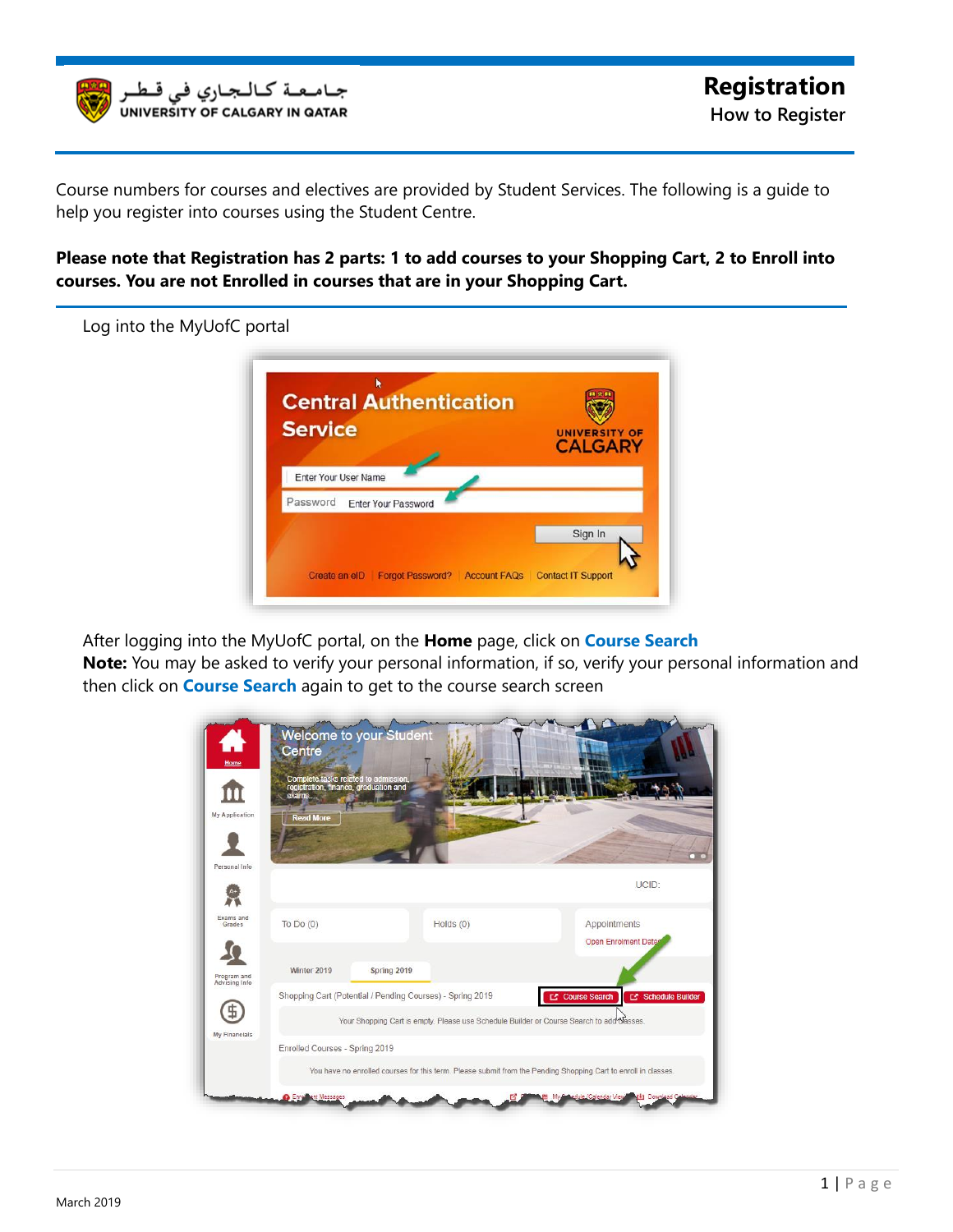## **Registration**

**How to Register**



Select the TERM, click on **ADDITIONAL SEARCH CRITERIA** arrow to access more detailed search options and enter the class number in the **CLASS NBR** section, then click **Search**

| <b>Search for Classes</b>                                                     |                                         |                                                  |
|-------------------------------------------------------------------------------|-----------------------------------------|--------------------------------------------------|
|                                                                               |                                         |                                                  |
| <b>Enter Search Criteria</b>                                                  |                                         |                                                  |
|                                                                               |                                         |                                                  |
| <b>Search for Classes</b>                                                     |                                         |                                                  |
|                                                                               | Institution University of Calgary       |                                                  |
|                                                                               | Term 2193 - Spring 2019                 |                                                  |
| Select at least 2 search criteria. Select Search to view your search results. |                                         |                                                  |
| Class Search                                                                  |                                         |                                                  |
| <b>Subject</b>                                                                |                                         | ▼                                                |
| Course Number contains                                                        |                                         | ▼                                                |
| <b>Course Career</b>                                                          |                                         | v                                                |
|                                                                               | Show Open Classes Only                  |                                                  |
|                                                                               | Open Entry/Exit Classes Only            |                                                  |
| Additional Search Criteria                                                    |                                         |                                                  |
| <b>Meeting Start Time</b>                                                     | greater than or equal to                | ▼                                                |
| <b>Meeting End Time</b>                                                       | less than or e<br>З                     | ▼                                                |
| Days of Week include only th                                                  | <b>Luave</b>                            | v                                                |
| <b>Instructor Last Name</b>                                                   | $\Box$ Mon<br><b>Tues</b><br>$\neg$ Wed | $\Box$ Thurs<br>⊟Fri<br>$\Box$ Sat<br>$\Box$ Sun |
| <b>Class Nbr</b>                                                              | begins with<br>31239<br>$\mathbf{?}$    |                                                  |
| <b>Course Keyword</b>                                                         | lлť                                     | ?                                                |
| <b>Minimum Units</b>                                                          | greater than or equal to                | ▼                                                |
| <b>Maximum Units</b>                                                          | less than or equal to                   | $\overline{\mathbf{v}}$                          |
| <b>Course Component</b>                                                       |                                         | ▼                                                |
| <b>Session</b>                                                                |                                         | $\overline{\mathbf{v}}$                          |
| <b>Mode of Instruction</b>                                                    |                                         | ▼                                                |
| Campus                                                                        |                                         | ▼                                                |
| Location                                                                      |                                         | $\overline{\mathbf{v}}$                          |
|                                                                               |                                         | Clear<br>Search                                  |
|                                                                               |                                         |                                                  |
|                                                                               |                                         |                                                  |
|                                                                               |                                         |                                                  |
|                                                                               |                                         |                                                  |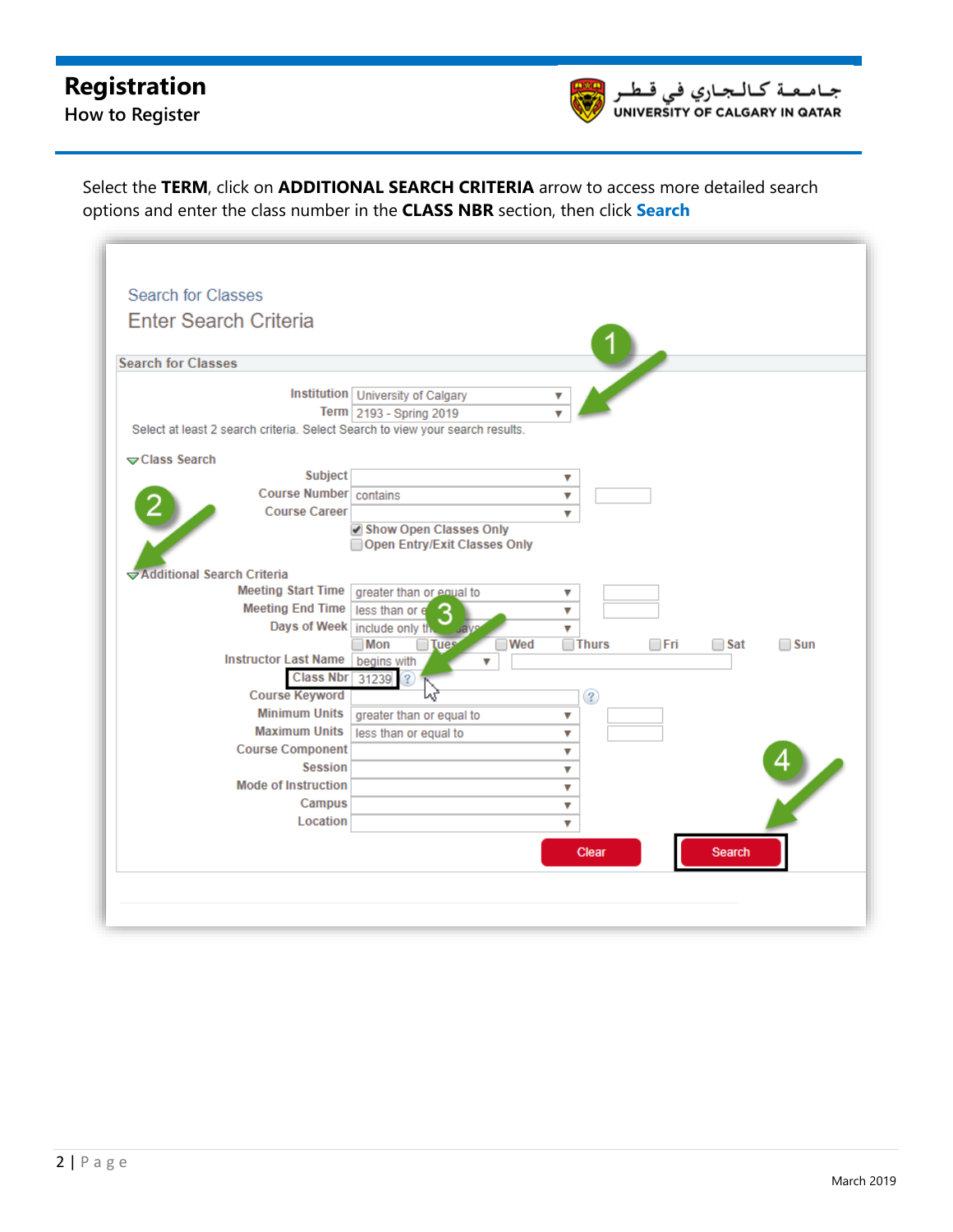

If this is the course that you would like to add, click **Select** 

| <b>Search Results</b>                                                      |                                                  |          |                   |                                                                                                                                                                                                                                                               |                 |                            |                                  |               |       |
|----------------------------------------------------------------------------|--------------------------------------------------|----------|-------------------|---------------------------------------------------------------------------------------------------------------------------------------------------------------------------------------------------------------------------------------------------------------|-----------------|----------------------------|----------------------------------|---------------|-------|
|                                                                            | University of Calgary   Spring 2019              |          |                   |                                                                                                                                                                                                                                                               |                 |                            |                                  |               |       |
| My Class Schedule                                                          |                                                  |          |                   | <b>Shopping Cart</b>                                                                                                                                                                                                                                          |                 |                            |                                  |               |       |
|                                                                            | You are not registered for classes in this term. |          |                   | Your shopping cart is empty.                                                                                                                                                                                                                                  |                 |                            |                                  |               |       |
|                                                                            |                                                  |          |                   | The following classes match your search criteria Show Open Classes Only: Yes, Class Nbr: '31239'<br>Please click on the Class link for further registration information such as pre-requisites, class restriction details, language of instruction, and more. |                 |                            |                                  |               |       |
|                                                                            |                                                  |          |                   | Open                                                                                                                                                                                                                                                          | <b>□</b> Closed |                            | ▲ Wait List                      |               |       |
|                                                                            |                                                  |          |                   |                                                                                                                                                                                                                                                               |                 |                            |                                  |               |       |
|                                                                            |                                                  |          |                   | Indicates that some or all seats may be reserved for specific student groups. Click on the                                                                                                                                                                    |                 |                            |                                  |               |       |
|                                                                            | Class link for further restriction details.      |          |                   |                                                                                                                                                                                                                                                               |                 |                            |                                  |               |       |
|                                                                            |                                                  |          |                   |                                                                                                                                                                                                                                                               |                 |                            |                                  |               |       |
|                                                                            |                                                  |          | <b>New Search</b> | <b>Modify Search</b>                                                                                                                                                                                                                                          |                 |                            |                                  |               |       |
|                                                                            |                                                  |          |                   |                                                                                                                                                                                                                                                               |                 |                            |                                  |               |       |
|                                                                            | ▽ ARHI 201 - Introduction to Art History I       |          |                   |                                                                                                                                                                                                                                                               |                 |                            |                                  |               |       |
|                                                                            | Universal Student Ratings of Instruction         |          |                   |                                                                                                                                                                                                                                                               | <b>Section</b>  |                            |                                  |               |       |
|                                                                            | Days & Times                                     | Location | Room              | Instructor                                                                                                                                                                                                                                                    |                 | Group Topic Meeting Dates  | <b>Status</b> Class Restrictions |               |       |
| 1 class section(s) found<br><b>Class Section</b><br>3123901-LEC<br>Regular | MoWe 12:00PM - Main UofC<br>2:50PM               | Campus   | <b>KNB 132</b>    | <b>Staff</b>                                                                                                                                                                                                                                                  |                 | 2019/05/06 -<br>2019/06/17 | ●                                | <b>Select</b> | - Fry |

Review the course information and click **Next** to add the course to your Shopping Cart

|                                                                           |           | Add to Shopping Cart - Enrollment Preferences                |                |              |                                      |
|---------------------------------------------------------------------------|-----------|--------------------------------------------------------------|----------------|--------------|--------------------------------------|
| ARHI 201 - Introduction to Art History I                                  |           | Spring 2019   Undergraduate Programs   University of Calgary |                |              |                                      |
| <b>Class Preferences</b>                                                  |           |                                                              |                |              |                                      |
| ARHI 201-01<br>Session                                                    |           | O Open<br>Lecture<br>Regular Academic                        |                |              | Wait List Wait list if class is full |
| Career<br><b>Enrollment Information</b>                                   |           | <b>Undergraduate Programs</b>                                |                |              | <b>Grading Graded</b>                |
| ARHI 20x<br>$\bullet$<br>Half-Course<br>$\bullet$<br>GFC Hours (3-0)<br>٠ |           |                                                              |                |              | Units $3.00$                         |
|                                                                           |           |                                                              |                | Cancel       | <b>Next</b>                          |
| <b>Section</b>                                                            | Component | Days & Times                                                 | Room           | Instructor   | Start/End Date                       |
| 01Lecture                                                                 |           | MoWe 12:00PM - 2:50PM                                        | <b>KNB 132</b> | <b>Staff</b> | 2019/05/06 - 2019/06/17              |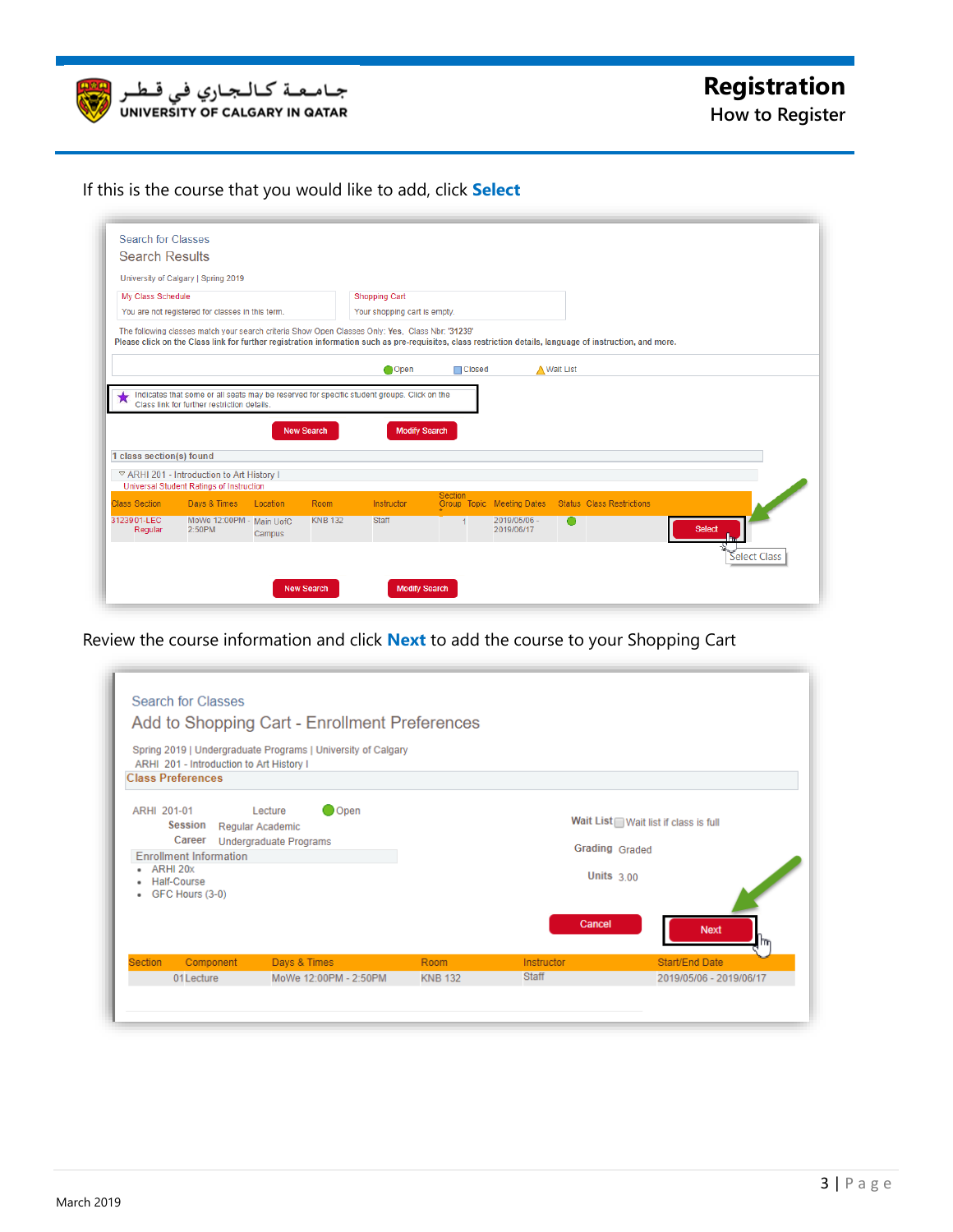## **Registration**





You will see a message that the class has been added to your Shopping Cart. You can now see the course in your shopping cart.

Select **New Search** to add more classes or the red **X** to close your Shopping Cart.

| <b>Search for Classes</b>                                                                                                                                                                                                                                                                                                                    |                      |                       |                    | Click Show All                |  |
|----------------------------------------------------------------------------------------------------------------------------------------------------------------------------------------------------------------------------------------------------------------------------------------------------------------------------------------------|----------------------|-----------------------|--------------------|-------------------------------|--|
| <b>Search Results</b>                                                                                                                                                                                                                                                                                                                        |                      |                       |                    | to see the<br>courses in your |  |
| University of Calgary   Spring 2019                                                                                                                                                                                                                                                                                                          |                      |                       |                    | Shopping Cart                 |  |
| My Class Schedule                                                                                                                                                                                                                                                                                                                            | <b>Shopping Cart</b> | <b>Show All</b>       |                    |                               |  |
| You are not registered for classes in this term.                                                                                                                                                                                                                                                                                             | <b>ARHI 201</b>      | MoWe 12:00PM - 2:50PM |                    |                               |  |
|                                                                                                                                                                                                                                                                                                                                              |                      | <b>KNB 132</b>        |                    |                               |  |
|                                                                                                                                                                                                                                                                                                                                              |                      |                       |                    |                               |  |
| ARHI 201 has been added to your Shopping Cart.                                                                                                                                                                                                                                                                                               |                      |                       |                    |                               |  |
|                                                                                                                                                                                                                                                                                                                                              |                      |                       |                    |                               |  |
|                                                                                                                                                                                                                                                                                                                                              | Open                 | $\Box$ Closed         | <b>△ Wait List</b> |                               |  |
| The following classes match your search criteria Show Open Classes Only: Yes, Class Nbr: '31239'<br>Please click on the Class link for further registration information such as pre-requisites, class restriction details, language of instruction, and more.<br>Indicates that some or all seats may be reserved for specific student groun |                      | <b>Click on the</b>   |                    |                               |  |
| Class link for further restriction details.                                                                                                                                                                                                                                                                                                  |                      |                       |                    |                               |  |
| <b>New Search</b>                                                                                                                                                                                                                                                                                                                            |                      | <b>Modify Search</b>  |                    |                               |  |
| 1 class section(s) found                                                                                                                                                                                                                                                                                                                     |                      |                       |                    |                               |  |

**Now that the Courses are in your Shopping Cart, you can Enroll. Please note that courses in your Shopping Cart and pending, you are not yet registered in them. See steps below on how to enroll into classes.**

**Be sure you are registering into the correct semester. The semesters are displayed above the Shopping Cart. Click on the semester in which you are registering and you should see your Shopping Cart for that semester.**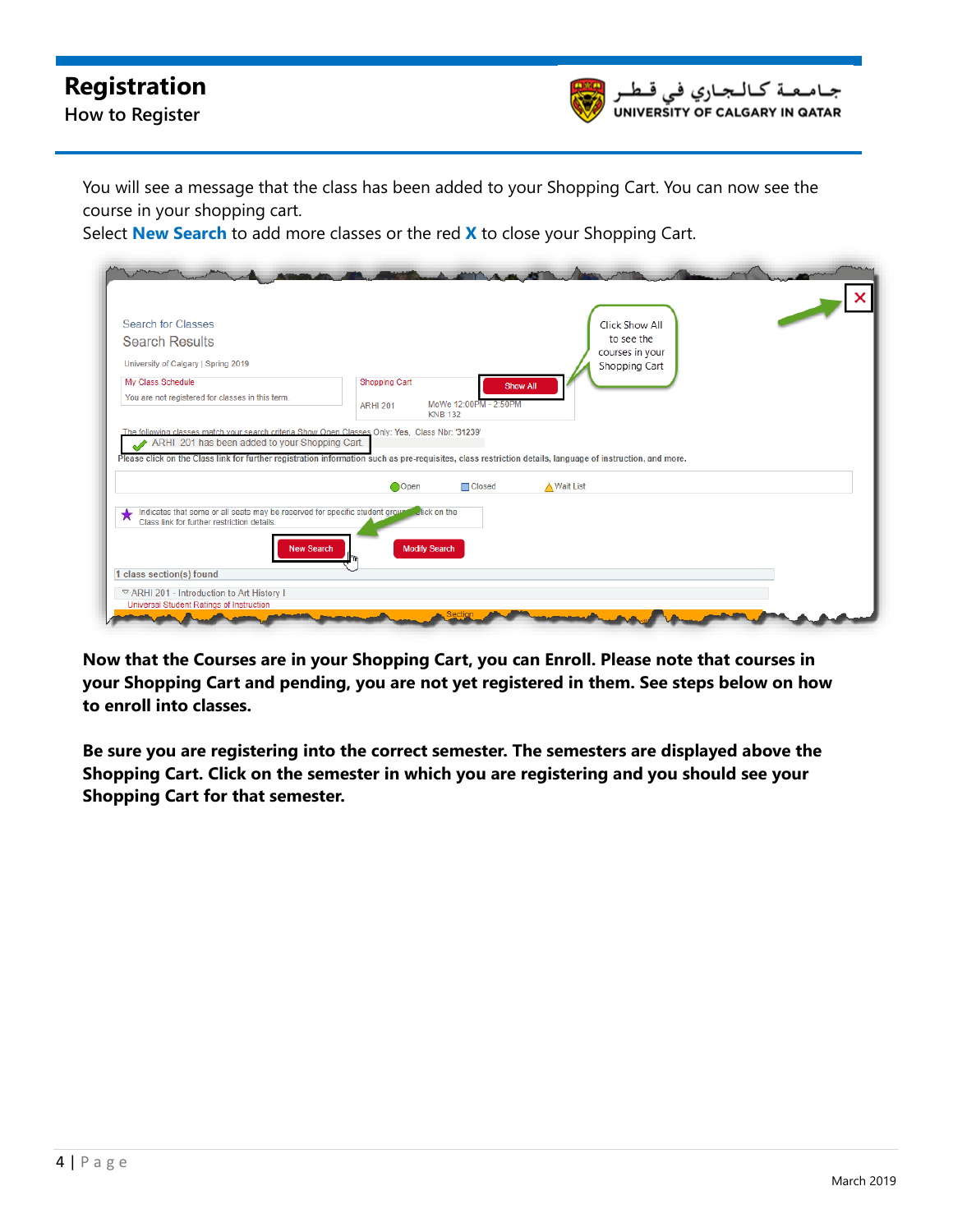

## Once you have the courses you would like in your Shopping Cart, click on **Validate/Add/Submit/Edit** to Enroll

| Shopping Cart (Potential / Pending Courses) - Spring 2019 |            |                | C Course Search                                                                                                | <b>E</b> Schedule Builder         |
|-----------------------------------------------------------|------------|----------------|----------------------------------------------------------------------------------------------------------------|-----------------------------------|
| <b>Course (Units/Grading Basis)</b>                       | Instructor | Location       | <b>Time</b>                                                                                                    | <b>Messages</b><br>Day            |
| ANTH 201 (3/GRD)                                          | <b>TBA</b> | ST 141         | 12:00 PM - 2:45 PM                                                                                             | <b>MW</b>                         |
| ARHI 201 (3/GRD)                                          | <b>TBA</b> | <b>KNB 132</b> | 12:00 PM - 2:50 PM                                                                                             | <b>MW</b>                         |
| ARKY 325 (3/GRD)                                          | <b>TBA</b> | <b>ICT 121</b> | 12:00 PM - 2:45 PM                                                                                             | <b>TTh</b>                        |
| Enrolled Courses - Spring 2019                            |            |                |                                                                                                                | L' Validate / Add / Submit / Edit |
|                                                           |            |                | You have no enrolled courses for this term. Please submit from the Pending Shopping Cart to enroll in classes. |                                   |

Select the courses in your Shopping Cart and click on **Enroll**. If you are undecided on a course and would like to wait to enroll into it, do not select it, it will stay in your Shopping Cart and you can enroll into it later.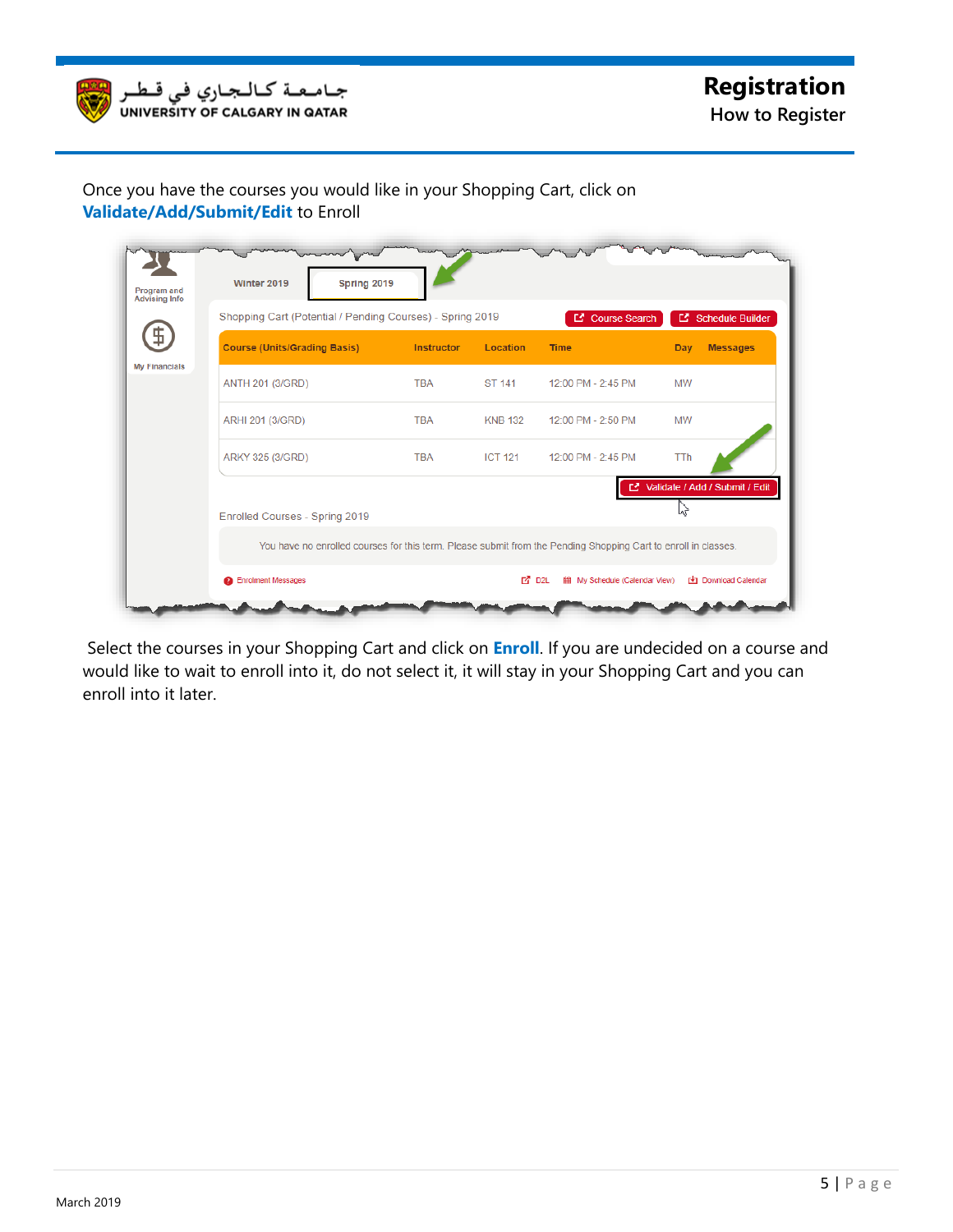## **Registration**

**How to Register**



| <b>Shopping Cart</b><br>Add Classes to Shopping Cart |                                                                                             |                                                  |                    |                    | <b>Schedule Builder</b>       |  |
|------------------------------------------------------|---------------------------------------------------------------------------------------------|--------------------------------------------------|--------------------|--------------------|-------------------------------|--|
|                                                      | Use the Shopping Cart to temporarily save classes until it is time to enroll for this term. |                                                  |                    |                    |                               |  |
|                                                      | Spring 2019   Undergraduate Programs   University of Calgary                                |                                                  | <b>Change Term</b> |                    |                               |  |
|                                                      |                                                                                             | Open                                             | □Closed            | <b>△ Wait List</b> |                               |  |
|                                                      |                                                                                             |                                                  |                    |                    |                               |  |
| Add to Cart<br><b>Enter Class Nbr</b>                | <b>Spring 2019 Shopping Cart</b>                                                            |                                                  |                    |                    |                               |  |
| Enter                                                | Select Class                                                                                | Days/Times                                       | Room               | Instructor         | <b>Status</b><br><b>Units</b> |  |
| <b>Find Classes</b><br>Class Search                  | <b>ANTH 201-01</b><br>(30030)                                                               | MoWe 12:00PM -<br>2:45PM                         | <b>ST 141</b>      | <b>Staff</b>       | 3.00<br>$\epsilon$            |  |
| <b>Search</b>                                        | ARHI 201-01<br>✔<br>(31239)                                                                 | MoWe 12:00PM -<br>$2.50$ PM                      | <b>KNB 132</b>     | <b>Staff</b>       | 3.00                          |  |
|                                                      | ARKY 325-01<br>₩<br>(30714)                                                                 | TuTh 12:00PM -<br>2:45PM                         | 21.121             | <b>Staff</b>       | 3.00                          |  |
|                                                      | for selected                                                                                |                                                  | <b>Delete</b>      | Enroll             |                               |  |
| $\bigtriangledown$                                   | My Spring 2019 Class Schedule (You ARE registered or waitlisted in these)                   |                                                  |                    |                    | <b>Enroll in Course</b>       |  |
|                                                      |                                                                                             | You are not registered for classes in this term. |                    |                    |                               |  |

Review the information and click Finish Enrolling

| 2. Confirm classes            |                                                                                                      |                                                                                         |                |                    |              |               |
|-------------------------------|------------------------------------------------------------------------------------------------------|-----------------------------------------------------------------------------------------|----------------|--------------------|--------------|---------------|
|                               | adding these classes, select Cancel.<br>Spring 2019   Undergraduate Programs   University of Calgary | Select Finish Enrolling to process your request for the classes listed. To exit without |                |                    |              |               |
|                               |                                                                                                      | Open                                                                                    | $\Box$ Closed  | <b>△ Wait List</b> |              |               |
| <b>Class</b>                  | <b>Description</b>                                                                                   | Days/Times                                                                              | Room           | Instructor         | <b>Units</b> | <b>Status</b> |
| <b>ANTH 201-01</b><br>(30030) | Intro Biological<br>Anthropology<br>(Lecture)                                                        | MoWe 12:00PM - 2:45PM                                                                   | <b>ST 141</b>  | <b>Staff</b>       | 3.00         |               |
| <b>ARHI 201-01</b><br>(31239) | Introduction to Art<br>History I (Lecture)                                                           | MoWe 12:00PM - 2:50PM                                                                   | <b>KNB 132</b> | Staff              | 3.00         |               |
| ARKY 325-01<br>(30714)        | Ancient<br>Civilizations<br>(Lecture)                                                                | TuTh 12:00PM - 2:45PM                                                                   | <b>ICT 121</b> | Maff               | 3.00         |               |

**Your Status will be Success or Error. If you receive an error message, contact Student Services** Once you have finished Registering, you can click on **My Class Schedule** to view your schedule or the **X** to exit